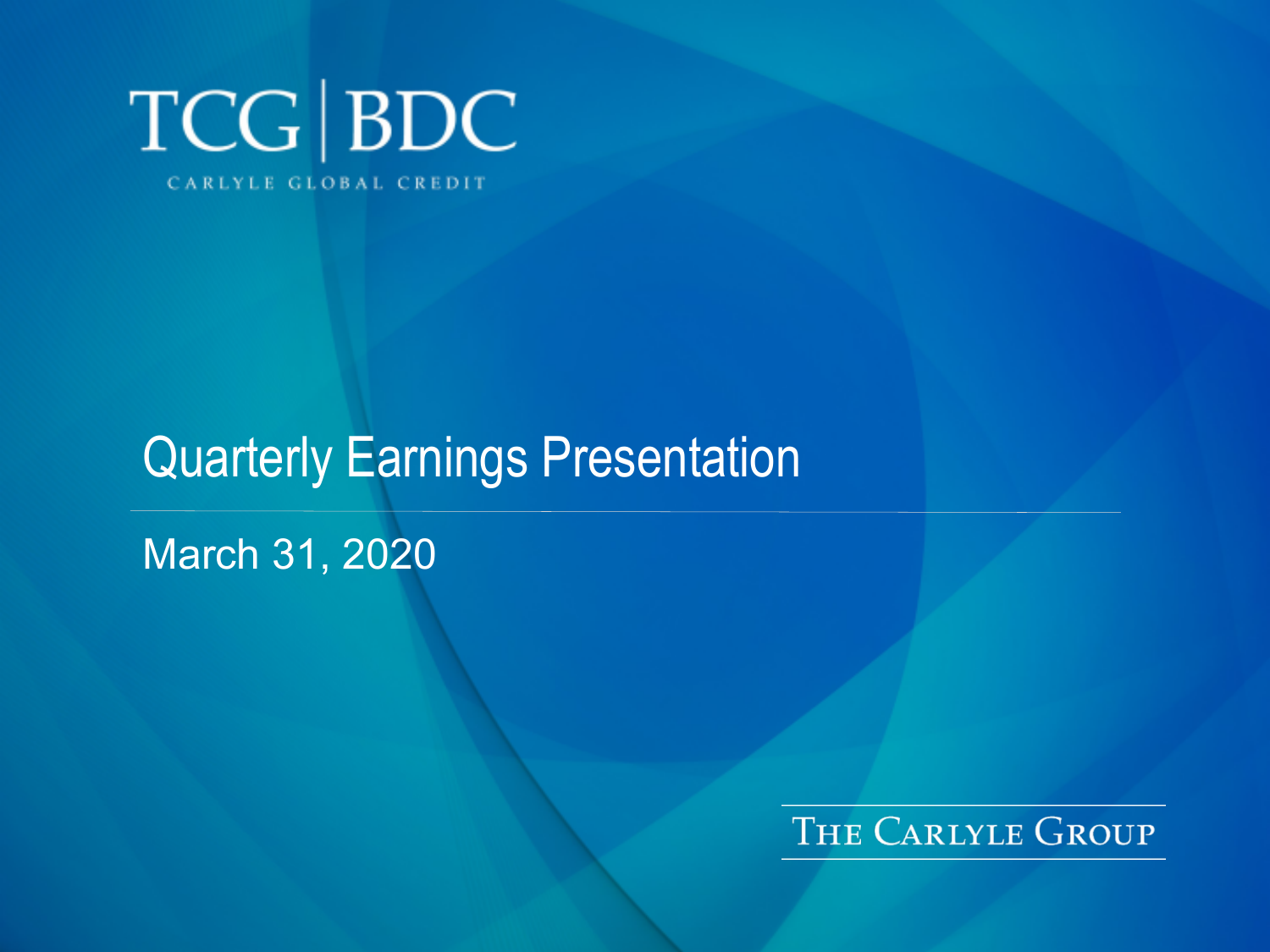### Disclaimer and Forward-Looking Statements

This presentation (the "Presentation") has been prepared by TCG BDC, Inc. (together with its consolidated subsidiaries, "we," "us," "our," "TCG BDC" or the "Company") (NASDAQ: CGBD) and may only be used for informational purposes only. This Presentation should be viewed in conjunction with the earnings conference call of the Company held on May 6, 2020 and the Company's Quarterly Report on Form 10-Q for the period ended March 31, 2020. The information contained herein may not be used, reproduced, referenced, quoted, linked by website, or distributed to others, in whole or in part, except as agreed in writing by the Company.

This Presentation does not constitute a prospectus and should under no circumstances be understood as an offer to sell or the solicitation of an offer to buy our common stock or any other securities nor will there be any sale of the common stock or any other securities in any state or jurisdiction in which such offer, solicitation or sale would be unlawful prior to the registration or qualification under the securities laws of such state or jurisdiction.

This Presentation provides limited information regarding the Company and is not intended to be taken by, and should not be taken by, any individual recipient as investment advice, a recommendation to buy, hold or sell, or an offer to sell or a solicitation of offers to purchase, our common stock or any other securities that may be issued by the Company, or as legal, accounting or tax advice. An investment in securities of the type described herein presents certain risks.

This Presentation may contain forward-looking statements that involve substantial risks and uncertainties, including the impact of COVID-19 on the business. You can identify these statements by the use of forward-looking terminology such as "anticipates," "believes," "expects," "intends," "will," "should," "may," "plans," "continue," "believes," "seeks," "estimates," "would," "could," "targets," "projects," "outlook," "potential," "predicts" and variations of these words and similar expressions to identify forward-looking statements, although not all forward-looking statements include these words. You should read statements that contain these words carefully because they discuss our plans, strategies, prospects and expectations concerning our business, operating results, financial condition and other similar matters. We believe that it is important to communicate our future expectations to our investors. There may be events in the future, however, that we are not able to predict accurately or control. You should not place undue reliance on these forward-looking statements, which speak only as of the date on which we make them. Factors or events that could cause our actual results to differ, possibly materially from our expectations, include, but are not limited to, the risks, uncertainties and other factors we identify in the sections entitled "Risk Factors" and "Cautionary Statement Regarding Forward-Looking Statements" in filings we make with the Securities and Exchange Commission (the "SEC"), and it is not possible for us to predict or identify all of them. We undertake no obligation to update or revise publicly any forward-looking statements, whether as a result of new information, future events or otherwise, except as required by law.

Information throughout the Presentation provided by sources other than the Company (including information relating to portfolio companies) has not been independently verified and, accordingly, the Company makes no representation or warranty in respect of this information.

The following slides contain summaries of certain financial and statistical information about the Company. The information contained in this Presentation is summary information that is intended to be considered in the context of our SEC filings and other public announcements that we may make, by press release or otherwise, from time to time. We undertake no duty or obligation to publicly update or revise the information contained in this Presentation.

TCG BDC is managed by Carlyle Global Credit Investment Management L.L.C. (the "Investment Adviser"), an SEC-registered investment adviser and a wholly owned subsidiary of The Carlyle Group Inc. (together with its affiliates, "Carlyle").

This Presentation contains information about the Company and certain of its affiliates and includes the Company's historical performance. You should not view information related to the past performance of the Company as indicative of the Company's future results, the achievement of which is dependent on many factors, many of which are beyond the control of the Company and the Investment Adviser and cannot be assured. There can be no assurances that future dividends will match or exceed historical rates or will be paid at all. Further, an investment in the Company is discrete from, and does not represent an interest in, any other Carlyle entity. Nothing contained herein shall be relied upon as a promise or representation whether as to the past or future performance of the Company or any other Carlyle entity.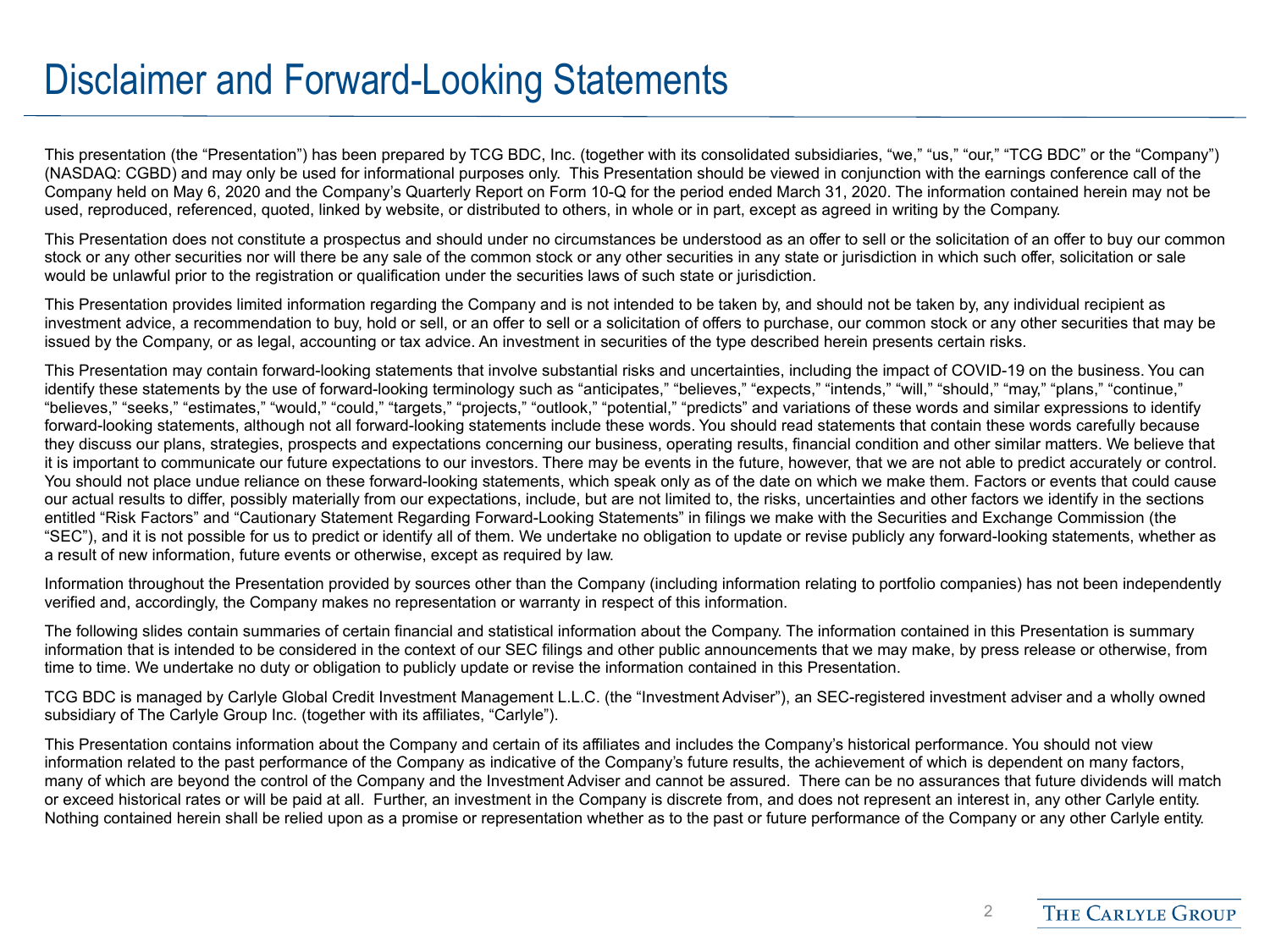# COVID-19 Update

| <b>Our Thoughts</b><br>on the Current<br><b>Environment</b>                  | We recognize the significant human toll of the COVID-19 pandemic, and our focus has been and<br>remains the health and well-being of the employees of our investment advisor, their families, as well<br>as those at our portfolio companies.<br>At TCG BDC, we are deeply focused on working with each of our portfolio companies to sustain<br>$\bullet$<br>value through this unprecedented economy-wide demand shock.<br>The expected forward economic environment will inevitably produce credit losses, but we are<br>encouraged by our initial portfolio assessment and performance, as the senior orientation of our<br>portfolio should position us to outperform over the cycle.<br>During the first quarter, our liquidity and capital position functioned as intended, and we met every<br>$\bullet$<br>committed funding request from our portfolio companies.<br>While still early, our credit performance remains solid, with 102 of our 104 underlying borrowers<br>$\bullet$<br>making standard payments at quarter end.<br>Despite the very uncertain environment, our business continues to operate normally. |
|------------------------------------------------------------------------------|----------------------------------------------------------------------------------------------------------------------------------------------------------------------------------------------------------------------------------------------------------------------------------------------------------------------------------------------------------------------------------------------------------------------------------------------------------------------------------------------------------------------------------------------------------------------------------------------------------------------------------------------------------------------------------------------------------------------------------------------------------------------------------------------------------------------------------------------------------------------------------------------------------------------------------------------------------------------------------------------------------------------------------------------------------------------------------------------------------------------------------|
| <b>Experience &amp;</b><br><b>Portfolio</b><br>Positioning<br><b>Matters</b> | Our TCG BDC management team has navigated across many market cycles, and our portfolio is<br>well positioned to weather the demanding environment we expect ahead:<br>We have a 20-year track record of successful credit investing.<br>Our portfolio is anchored in the most senior position in corporate capital structures, with first lien<br>loans historically comprising approximately 70% of our total investments.<br>A defensive industry orientation should position us to outperform over the cycle, being<br>significantly underweight to the oil and gas industry (1.9% of portfolio fair value, with no direct<br>upstream energy exposure), while the hotel, gaming and leisure sector account for less than<br>4.2% of our portfolio fair value.<br>Our capital and liquidity position remains strong, with approximately \$320 million in the form of cash<br>and unused commitments under our credit facilities relative to total unfunded commitments of<br>approximately \$105 million as of quarter-end.                                                                                                   |

3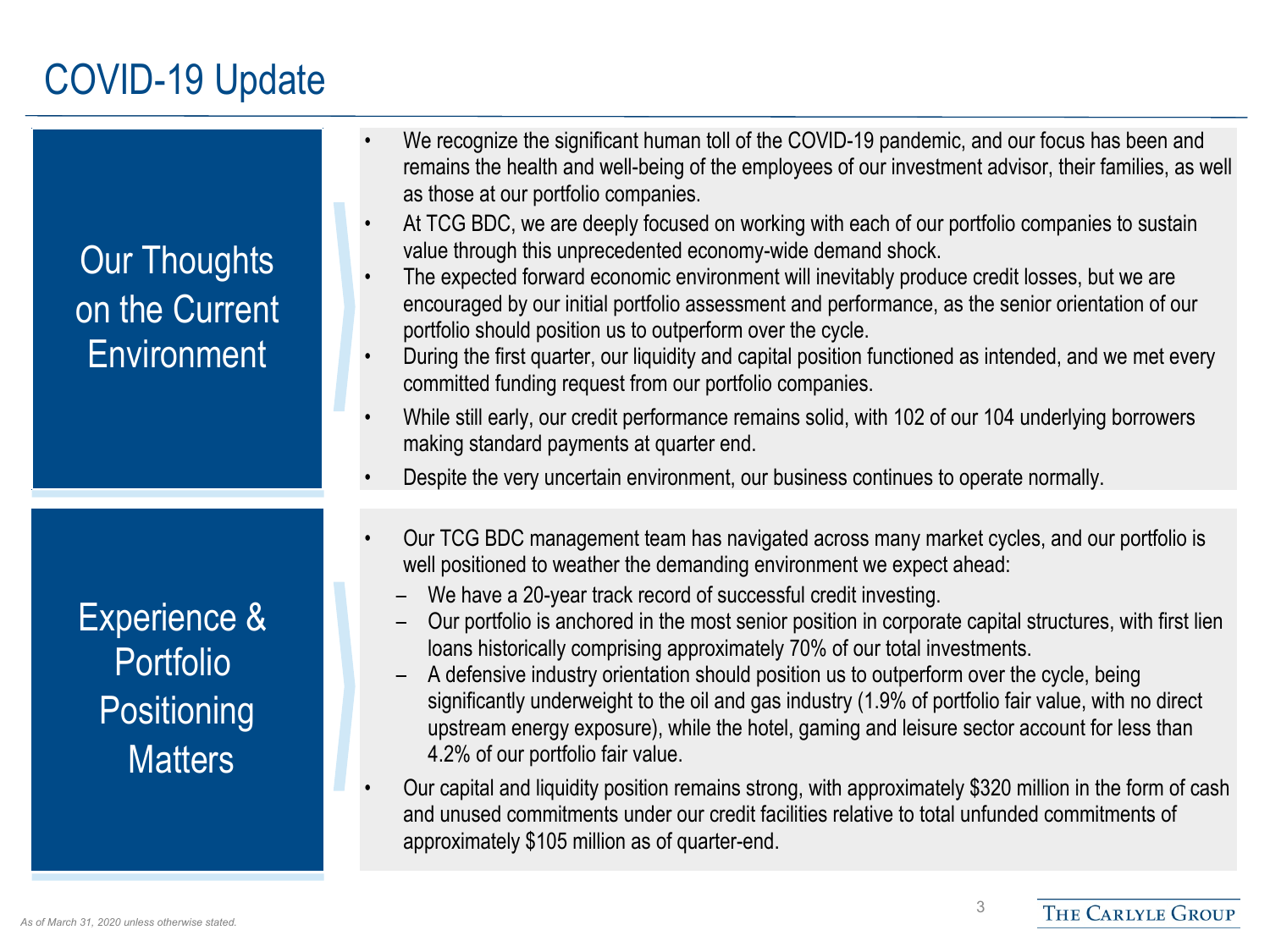### TCG BDC Highlights

| <b>TCG BDC</b><br><b>Overview</b>                 | Middle-market lending focused BDC externally managed by The Carlyle Group (1)<br>Current market capitalization of \$409 million <sup>(2)</sup> (NASDAQ listed; ticker: CGBD)<br>Track record of consistent dividend delivery to shareholders – LTM dividend yield on quarter-end<br>net asset value ("NAV") of 12.3%                                                |
|---------------------------------------------------|---------------------------------------------------------------------------------------------------------------------------------------------------------------------------------------------------------------------------------------------------------------------------------------------------------------------------------------------------------------------|
| Investment<br><b>Strategy</b>                     | Directly originate private credit investments, with a focus on U.S. private equity finance<br>Maintain appropriately diversified, defensively oriented portfolio of primarily senior secured debt<br>instruments<br>Utilize Carlyle's extensive platform resources to generate differentiated results for TCG BDC<br>shareholders                                   |
| <b>Benefits of</b><br>Carlyle                     | Founded in 1987, Carlyle is a leading global alternative asset manager with \$217bn of AUM<br>Carlyle's Global Credit segment, with \$49bn of AUM, has a 20-year track record of successful credit<br>investing<br>Carlyle's broad capabilities, scaled capital base and depth of expertise create sustainable<br>competitive advantages across market environments |
| <b>Defensively</b><br><b>Positioned Portfolio</b> | Well-diversified by issuer and industry: top 10 borrowers and top 3 industries 21% and 30% of<br>exposure, respectively<br>Heavy portfolio tilt to 1st lien loans: historically 70% of portfolio, of which, >90% contain a financial<br>covenant $(3)$<br>Approximately half the exposure of broader markets to cyclical industries                                 |

Source: The Carlyle Group Inc. As of March 31, 2020 unless otherwise stated.<br>(1) TCG BDC is externally managed by the Investment Adviser, which is a wholly-owned subsidiary of The Carlyle Group Inc. (2) As of May 4, 2020 (

THE CARLYLE GROUP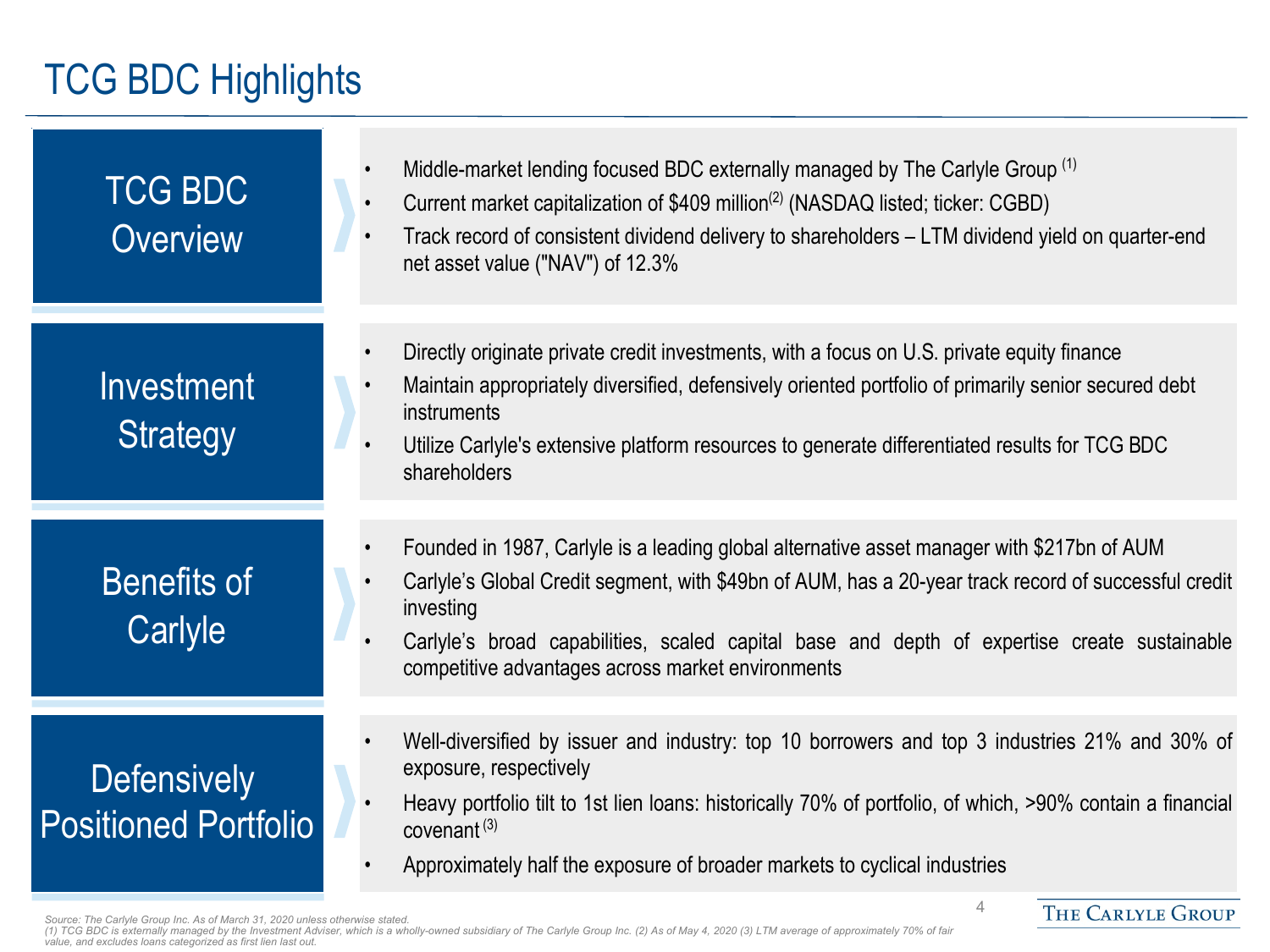### Stock and Dividend Information



Note: Historical dividend data for dividends declared prior to the period shown are available on the Company's website at tcgbdc.com. There can be no assurance that the Company will continue *to achieve comparable results.* 

*(1) Last-twelve-month ("LTM ") dividend yield is calculated by dividing the sum of the declared dividends for the most recent four quarters by the ending net asset value. (2) As of May 4, 2020 (3) LTM average of approximately 70% of fair value, and excludes loans categorized as first lien last out.*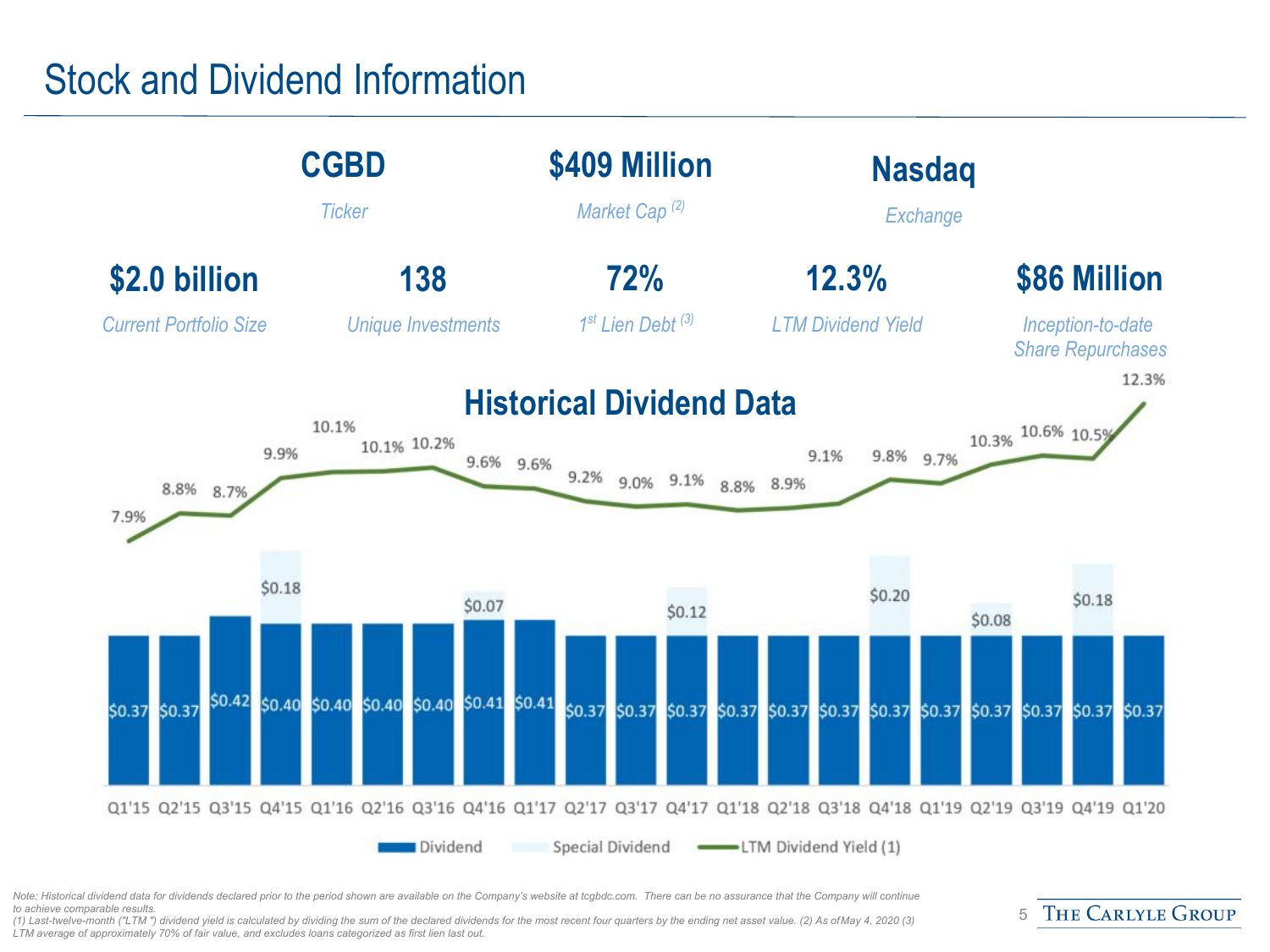### Q1 2020 Quarterly Results

1st Quarter Results

- Net investment income per share was \$0.42, and has exceeded the regular \$0.37 quarterly dividend each quarter since TCG BDC's IPO
- Net realized and unrealized losses totaled \$145 million, or approximately \$2.57 per share
- NAV per share declined 14.4% to \$14.18 (from \$16.56 at 4Q19), driven principally by the mark-tomarket impact of widening pricing benchmarks

Portfolio & Investment **Activity** 

Dividend & **Capital Activity** 

- Total investments at fair value down to \$2.0 billion from \$2.1 billion last quarter
- New fundings totaled \$328 million with a yield of 9.95%
- Repayment/sale activity totaled \$288 million with a yield of 8.95%
- Robust financing environment slowed materially in March, leading to slowing origination and repayment activity
- Paid Q1 regular dividend of \$0.37, resulting in a LTM dividend yield of 12.3% based on quarter-end NAV
- Continued share repurchase pace with an additional 1.46 million shares, or \$16.0 million in the quarter, which contributed \$0.14 per share in NAV accretion
- Since quarter end, we have taken proactive actions including select asset sales and issuance of \$50 million in preferred equity – to reestablish net leverage within target range of 1.0-1.4x and further strengthen our balance sheet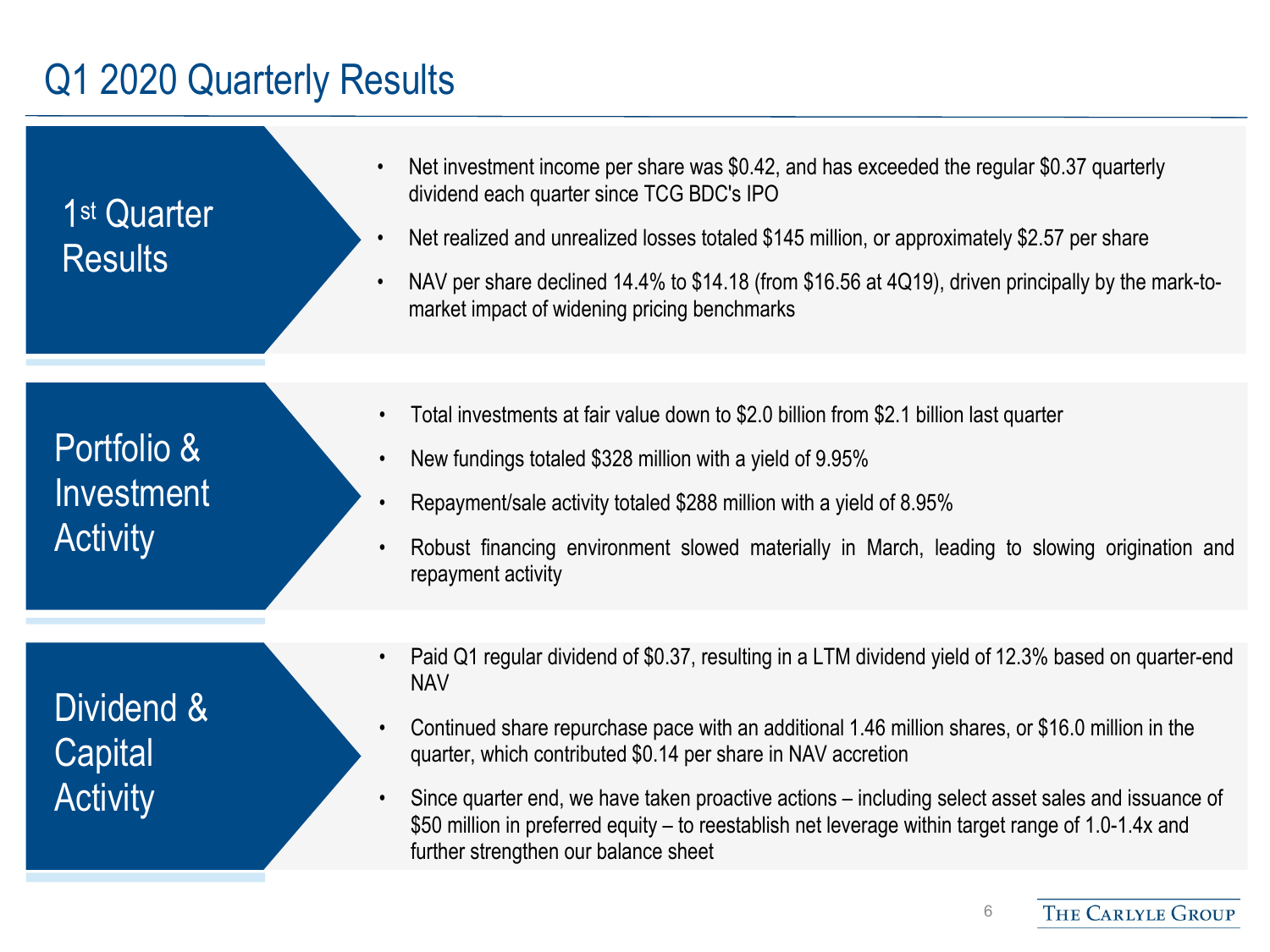# Portfolio Highlights

| Key Statistics <sup>(1)</sup>                     |              |
|---------------------------------------------------|--------------|
| Total Investments and Commitments (\$mm)          | \$2,128      |
| Unfunded Commitments <sup>(1)</sup> (\$mm)        | \$104        |
| Investments at Fair Value (\$mm)                  | \$2,024      |
| Yield of Debt Investments at Cost $(2)$ (%)       | 7.74%        |
| Yield of Debt Investments at Fair Value $(2)$ (%) | 8.56%        |
| Number of Investments                             | 138          |
| <b>Number of Portfolio Companies</b>              | 110          |
| Floating / Fixed $(3)$ (%)                        | 99.2% / 0.8% |



*(1) Excludes the Company's commitments to fund capital to Middle Market Credit Fund, LLC ("Credit Fund"), which is not consolidated with the Company. (2) Weighted average yields of the debt investments include the effect of accretion of discounts and amortization of premiums and are based on interest rates as of period end. Actual yields earned over the life of each investment could differ materially from the yields presented above. Weighted average yields for TCG BDC do not include TCG BDC's investment in Credit Fund. (3) % of fair value of first and second lien debt.*

#### **Portfolio Composition (1)**

#### *Diversification by Borrower*

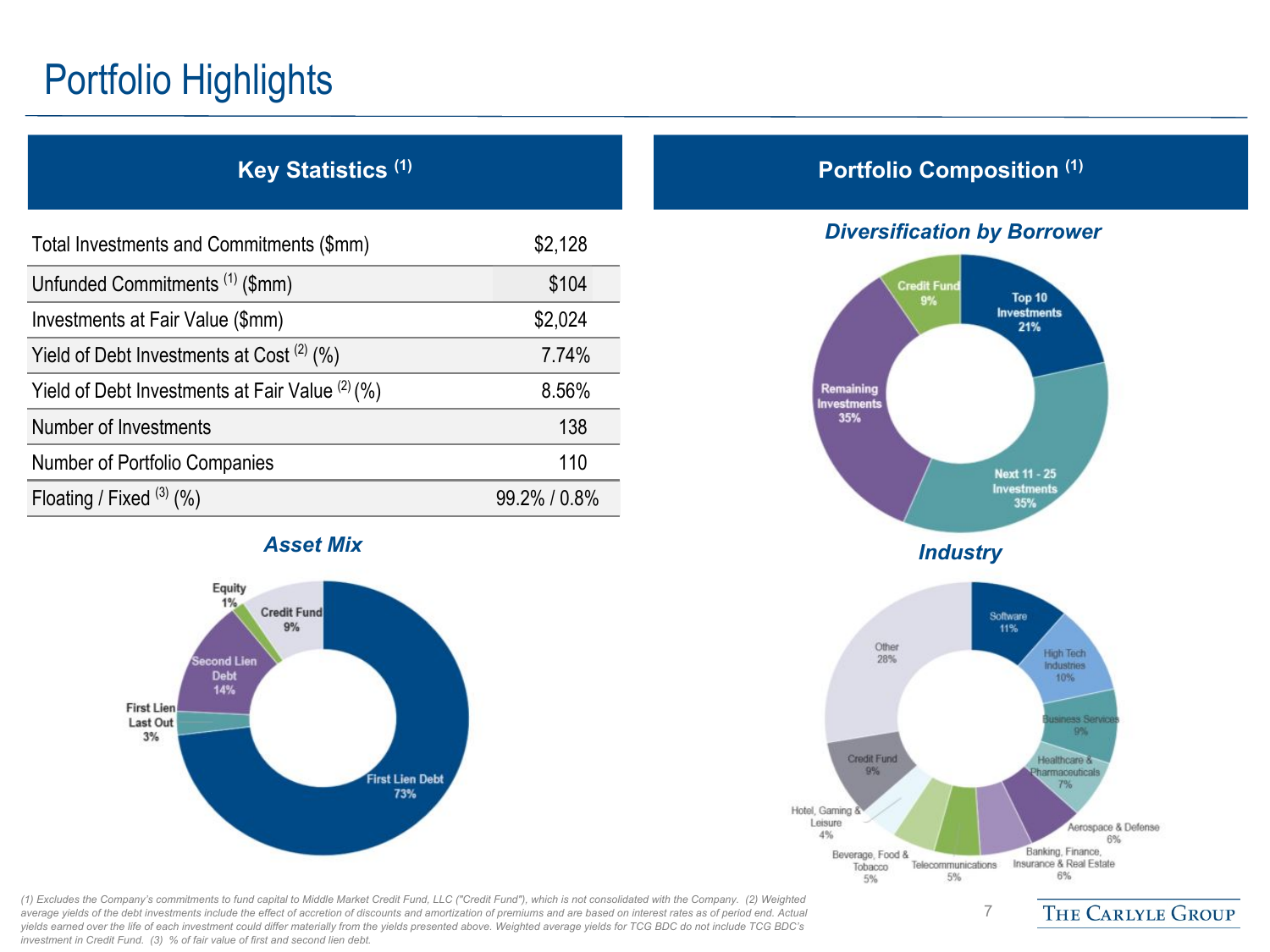# Financial Performance Summary

| (Dollar amounts in thousands, except per share data)                          | Q1 2019     | Q2 2019     | Q3 2019     | Q4 2019     | Q1 2020     |
|-------------------------------------------------------------------------------|-------------|-------------|-------------|-------------|-------------|
| Net Investment Income Per Share                                               | \$0.45      | \$0.46      | \$0.45      | \$0.43      | \$0.42      |
| Net Realized & Unrealized Appreciation (Depreciation) Per Share               | 0.09        | (0.29)      | (0.60)      | 0.02        | (2.57)      |
| Net Income (Loss) Per Share                                                   | 0.54        | 0.16        | (0.15)      | 0.46        | (2.15)      |
| Dividends Paid Per Share                                                      | 0.37        | 0.45        | 0.37        | 0.55        | 0.37        |
| Impact of Share Repurchases Per Share                                         | 0.04        | 0.04        | 0.04        | 0.06        | 0.14        |
| <b>Net Asset Value Per Share</b>                                              | \$17.30     | \$17.06     | \$16.58     | \$16.56     | \$14.18     |
|                                                                               |             |             |             |             |             |
|                                                                               |             |             |             |             |             |
| Weighted Average Shares Outstanding for the Period (in thousands)             | 61,773      | 60,596      | 59,588      | 58,785      | 57,112      |
| Shares Outstanding at End of Period (in thousands)                            | 61,272      | 60,182      | 59,013      | 57,764      | 56,309      |
|                                                                               |             |             |             |             |             |
|                                                                               |             |             |             |             |             |
| <b>Total Fair Value of Investments</b>                                        | \$2,155,209 | \$2,075,614 | \$2,126,688 | \$2,123,964 | \$2,024,277 |
| Number of Portfolio Companies                                                 | 103         | 106         | 110         | 112         | 110         |
| Average Size of Investment in Portfolio Company (Notional) <sup>(1)</sup>     | \$21,880    | \$20,563    | \$20,828    | \$19,848    | \$18,403    |
| Weighted Average all-in Yield on Investments at Amortized Cost <sup>(2)</sup> | 9.51%       | 8.97%       | 8.88%       | 8.22%       | 7.74%       |
| Weighted Average all-in Yield on Investments at Fair Value <sup>(2)</sup>     | 9.85%       | 9.32%       | 9.33%       | 8.50%       | 8.56%       |
|                                                                               |             |             |             |             |             |
|                                                                               |             |             |             |             |             |
| <b>Net Assets</b>                                                             | \$1,060,187 | \$1,026,592 | \$978,601   | \$956,471   | \$798,534   |
| <b>Debt</b>                                                                   | \$1,107,064 | \$1,095,563 | \$1,202,739 | \$1,177,832 | \$1,262,960 |
| <b>Debt To Equity at Quarter End</b>                                          | 1.04x       | 1.07x       | 1.23x       | 1.23x       | 1.58x       |

*Note: The net asset value per share and dividends declared per share are based on the shares outstanding at each respective quarter-end. Net investment income per share and net change in realized and unrealized appreciation (depreciation) per share are based on the weighted average number of shares outstanding for the period.*

*(1) For equity investments with no stated par amount, includes total funded amount. (2) Weighted average yields include the effect of accretion of discounts and amortization of premiums*  and are based on interest rates as of each respective period end. Actual yields earned over the life of each investment could differ materially from the yields presented above.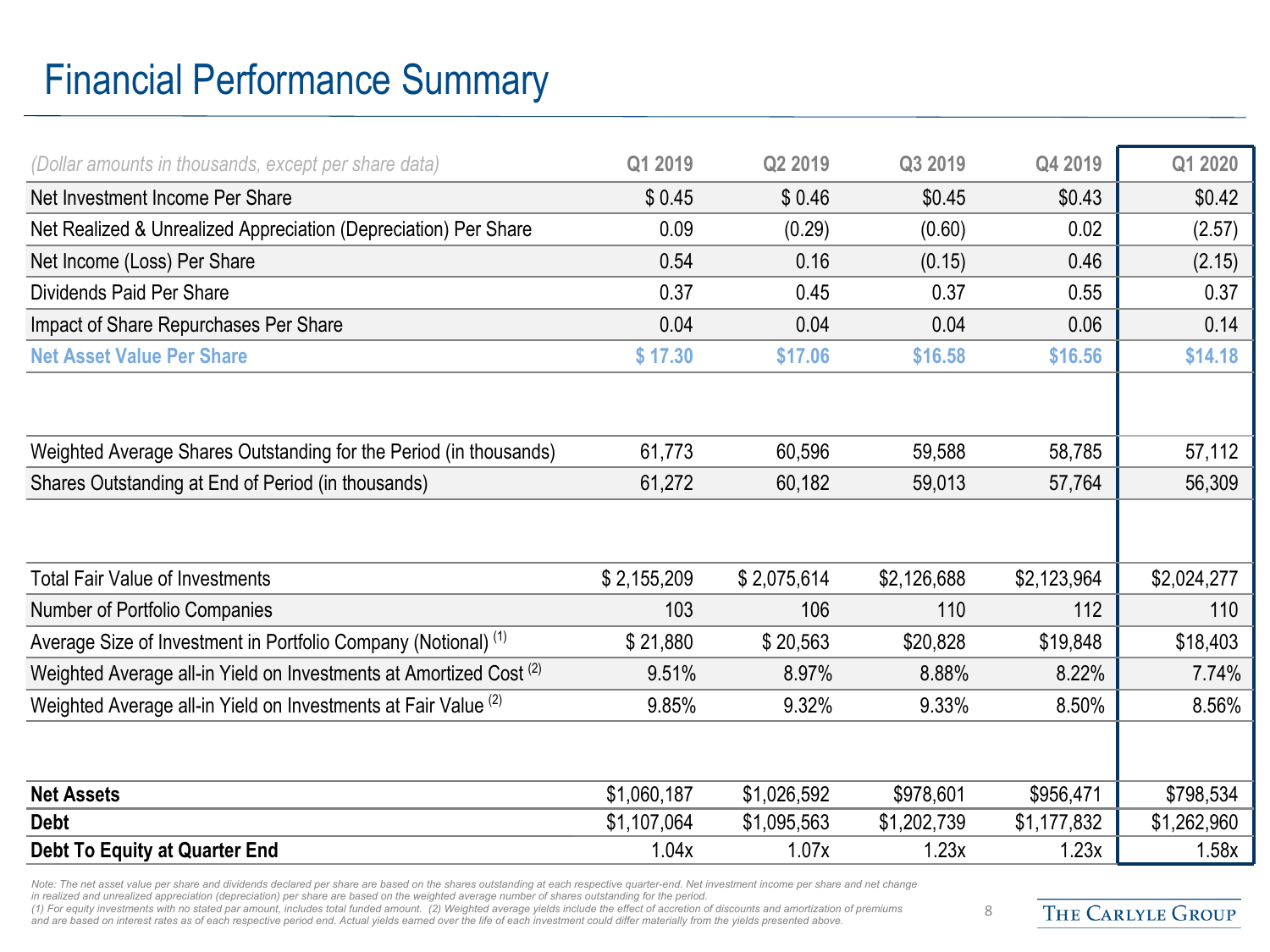# Origination Activity Detail

| (Dollar amounts in thousands and based on par/principal) | Q1 2019       | Q2 2019         | Q3 2019       | Q4 2019         |     | Q1 2020    |
|----------------------------------------------------------|---------------|-----------------|---------------|-----------------|-----|------------|
| <b>TCG BDC Originations and Net Investment Activity</b>  |               |                 |               |                 |     |            |
| <b>Investment Fundings</b>                               | \$<br>249,713 | \$231,361       | \$<br>237,004 | \$<br>289,763   | I\$ | 328,119    |
| Unfunded Commitments, Net Change                         | (6, 772)      | 24,789          | 719           | (23, 963)       |     | (45, 902)  |
| Sales and Repayments                                     | (69, 866)     | (305, 398)      | (165, 672)    | (319, 882)      |     | (288, 190) |
| <b>Net Investment Activity</b>                           | \$<br>173,075 | \$ (49, 248) \$ | 72,051        | \$<br>(54, 082) | I\$ | (5, 973)   |
|                                                          |               |                 |               |                 |     |            |
| <b>TCG BDC Originations by Asset Type</b>                |               |                 |               |                 |     |            |
| <b>First Lien Debt</b>                                   | 65.58%        | 74.65%          | 68.10%        | 87.80%          |     | 43.87%     |
| First Lien, Last-out Unitranche Debt                     | 10.89%        | 7.64%           | 12.25%        | 3.50%           |     | $-\%$      |
| Second Lien Debt                                         | 22.51%        | 17.43%          | 19.32%        | 7.92%           |     | 50.03%     |
| <b>Equity Investments</b>                                | 1.02%         | 0.29%           | 0.33%         | 0.78%           |     | 6.10%      |
|                                                          |               |                 |               |                 |     |            |
| TCG BDC Total Investment Portfolio at Fair Value (1)     |               |                 |               |                 |     |            |
| <b>First Lien Debt</b>                                   | 67.84%        | 69.51%          | 68.05%        | 74.63%          |     | 73.02%     |
| First Lien, Last-out Unitranche Debt                     | 9.34%         | 10.08%          | 10.04%        | 3.68%           |     | 2.79%      |
| Second Lien Debt                                         | 10.62%        | 9.79%           | 10.92%        | 11.04%          |     | 13.59%     |
| <b>Equity Investments</b>                                | 1.32%         | 1.40%           | 1.44%         | 1.02%           |     | 1.45%      |
| <b>Investment Fund / Credit Fund</b>                     | 10.88%        | 9.22%           | 9.55%         | 9.63%           |     | 9.15%      |

Please refer to the Company's Form 10-Q for the period ended ended March 31, 2020 ("Form 10-Q") for more information. No assurance is given that the Company will continue to achieve *comparable results. (1) At quarter end.* 9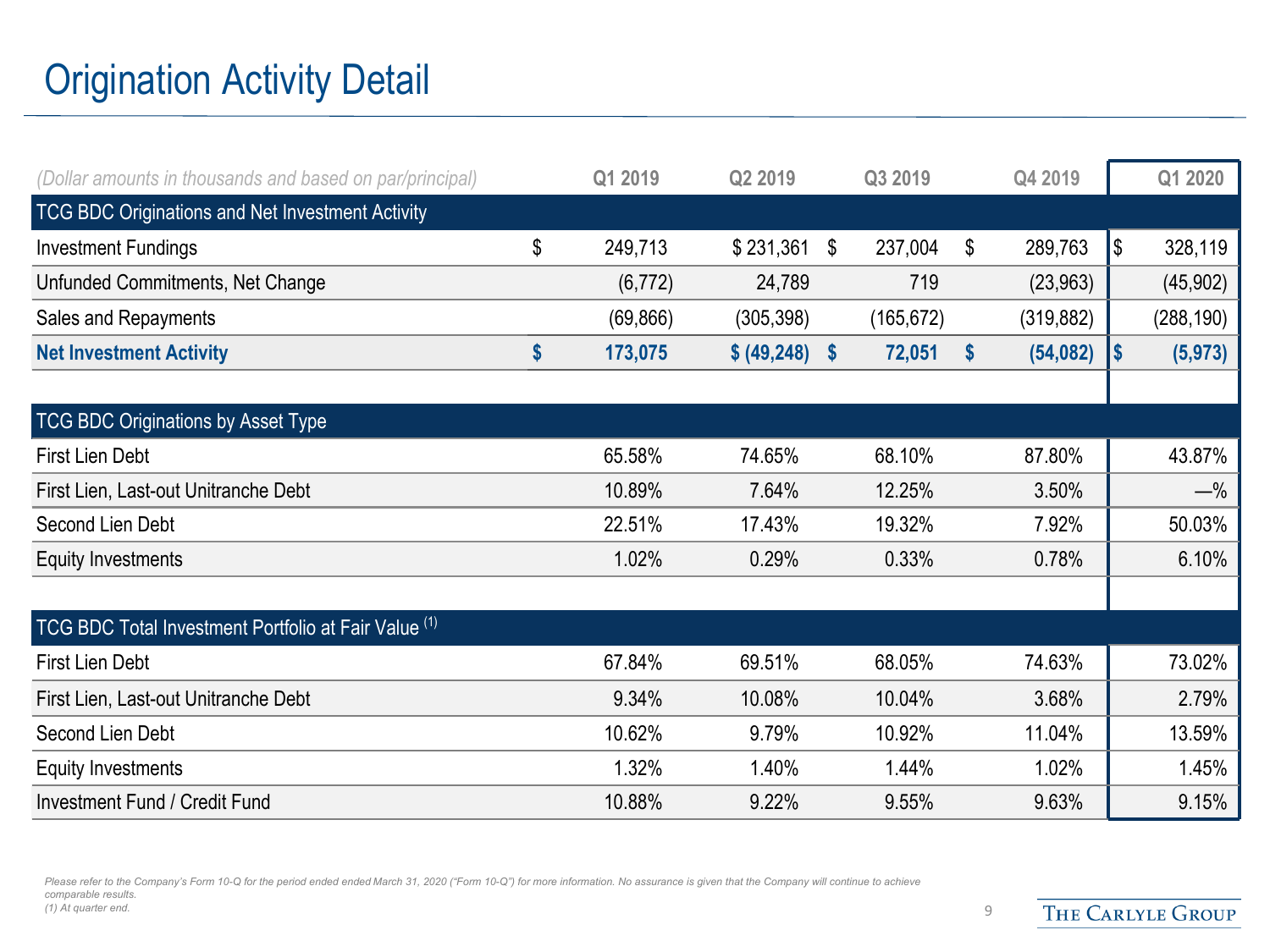# Quarterly Operating Results Detail

| (Dollar amounts in thousands)                        | Q1 2019  | Q2 2019   | Q3 2019   | Q4 2019  | Q1 2020      |
|------------------------------------------------------|----------|-----------|-----------|----------|--------------|
| Investment Income                                    |          |           |           |          |              |
| Interest Income                                      | \$44,471 | \$45,468  | \$45,168  | \$44,248 | \$41,009     |
| Payment-In-Kind Interest Income                      | 1,150    | 2,140     | 2,396     | 910      | 643          |
| Income From Credit Fund                              | 7,538    | 6,993     | 6,459     | 7,028    | 6,549        |
| Other Income                                         | 2,028    | 2,266     | 1,756     | 1,279    | 2,344        |
| <b>Total Investment Income</b>                       | \$55,187 | \$56,867  | \$55,779  | \$53,465 | \$50,545     |
| (Dollar amounts in thousands)                        | Q1 2019  | Q2 2019   | Q3 2019   | Q4 2019  | Q1 2020      |
| <b>Expenses</b>                                      |          |           |           |          |              |
| Management Fees <sup>(1)</sup>                       | 7,685    | 7,913     | 8,016     | 7,702    | 7,386        |
| Incentive Fees <sup>(2)</sup>                        | 5,846    | 5,933     | 5,710     | 5,383    | 5,086        |
| Interest Expense & Credit Facility Fees              | 12,559   | 13,703    | 14,083    | 13,321   | 12,769       |
| Other Expenses                                       | 1,475    | 1,287     | 1,166     | 1,447    | 1,280        |
| <b>Excise Tax Expense</b>                            | 60       | 60        | 49        | 235      | 52           |
| Net Expenses                                         | 27,625   | 28,896    | 29,024    | 28,088   | 26,573       |
|                                                      |          |           |           |          |              |
| <b>Net Investment Income</b>                         | 27,562   | 27,971    | 26,755    | 25,377   | 23,972       |
| Net Realized and Change in Unrealized Gains (Losses) | 6,164    | (18, 214) | (35, 744) | 1,459    | (145, 072)   |
| <b>Net Income (Loss)</b>                             | \$33,726 | \$9,757   | \$(8,989) | \$26,836 | \$(121, 100) |

*(1) Beginning October 1, 2017, the base management fee is calculated at an annual rate of 1.50% of the Company's gross assets, excluding cash and cash equivalents but including assets acquired*  through the use of leverage. In addition, on August 6, 2018, the Company's Board of Directors approved a one-third (0.50%) reduction in the 1.50% annual base management fee rate charged by the *Investment Adviser on assets financed using leverage in excess of 1.0x debt to equity. Effective July 1, 2018, the reduced annual fee of 1.00% applies to the average value of the Company's gross*  assets as of the end of the two most recently completed calendar quarters that exceeds the product of (i) 200% and (ii) the average value of the Company's net asset value at the end of the two most *recently completed calendar quarters.* 

*(2) Effective October 1, 2017, the Investment Adviser agreed to charge 17.5% instead of 20% with respect to the entire calculation of the incentive fee.* 

Note: There can be no assurance that we will continue to earn income at this rate and our income may decline. If our income declines, we may reduce the dividend we pay and the yield you earn may *decline. Refer to the consolidated financial statements included in Part I, Item 1 of the Company's Form 10-Q for additional details.*  10

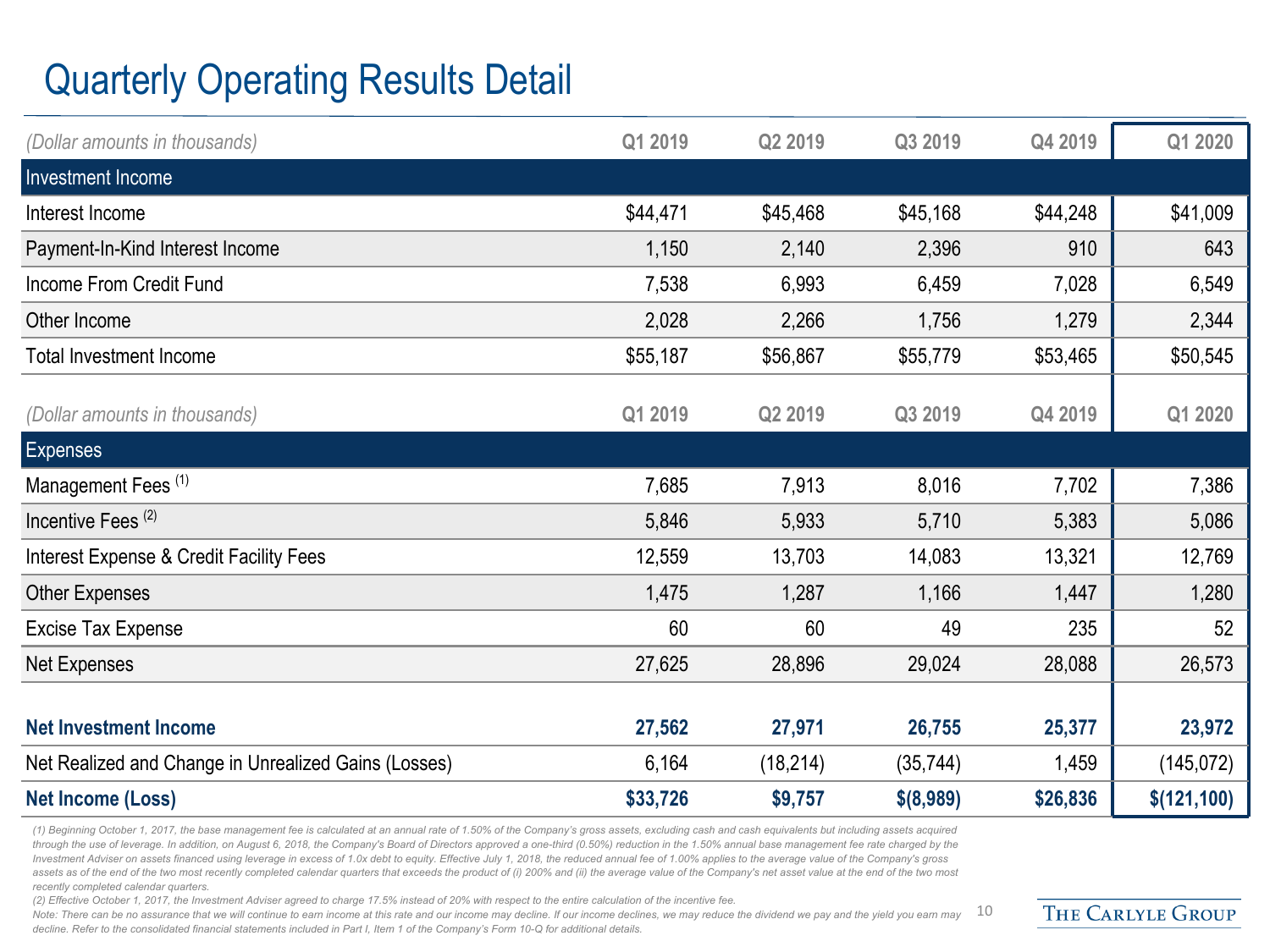### Quarterly Balance Sheet Detail

| (Dollar amounts in thousands, except per share data)                          | Q1 2019     | Q2 2019     | Q3 2019     | Q4 2019     | Q1 2020     |
|-------------------------------------------------------------------------------|-------------|-------------|-------------|-------------|-------------|
| <b>Assets</b>                                                                 |             |             |             |             |             |
| Investments-non-controlled/non-affiliated, at fair value                      | \$1,899,537 | \$1,840,979 | \$1,893,216 | \$1,897,057 | \$1,826,422 |
| Investments-non-controlled/affiliated, at fair value                          | 21,081      | 20,925      | 6,607       |             |             |
| Investments-controlled/affiliated, at fair value                              | 234,591     | 213,710     | 226,865     | 226,907     | 197,855     |
| Total investments, at fair value                                              | 2,155,209   | 2,075,614   | 2,126,688   | 2,123,964   | 2,024,277   |
| Cash and cash equivalents                                                     | 40,071      | 62,324      | 70,281      | 36,751      | 65,525      |
| Receivable for investment sold                                                |             | 14,854      | 5,725       | 6,162       | 15,655      |
| Deferred financing costs                                                      | 4,069       | 4,869       | 4,687       | 4,032       | 4,026       |
| Interest Receivable from Non-Controlled/Non-Affiliated/Affiliated Investments | 7,666       | 8,300       | 11,561      | 9,462       | 10,406      |
| Interest and Dividend Receivable from Controlled/Affiliated Investments       | 7,256       | 6,652       | 6,951       | 6,845       | 6,350       |
| Prepaid expenses and other assets                                             | 8           | 143         | 97          | 317         | 587         |
| <b>Total assets</b>                                                           | \$2,214,279 | \$2,172,756 | \$2,225,990 | \$2,187,533 | \$2,126,826 |
|                                                                               |             |             |             |             |             |
| <b>Liabilities</b>                                                            |             |             |             |             |             |
|                                                                               |             |             |             |             |             |
| Payable for investments purchased                                             | $s-$        | $s-$        | \$11        | $s-$        | \$24,345    |
| Secured borrowings                                                            | 660,959     | 649,397     | 756,511     | 616,543     | 701,609     |
| 2015-1 Notes payable, net of unamortized debt issuance costs                  | 446,105     | 446,166     | 446,228     | 446,289     | 446,351     |
| <b>Senior Notes</b>                                                           |             |             |             | 115,000     | 115,000     |
| Due to Investment Adviser                                                     | 169         | 228         | 142         |             |             |
| Interest and credit facility fees payable                                     | 7,994       | 7,563       | 7,680       | 6,764       | 6,100       |
| Dividend payable                                                              | 22,681      | 27,082      | 21,825      | 31,760      | 20,824      |
| Base management and incentive fees payable                                    | 13,531      | 13,846      | 13,726      | 13,236      | 12,333      |
| Administrative service fees payable                                           | 139         | 128         | 66          | 77          | 98          |
| Other accrued expenses and liabilities                                        | 2,514       | 1,754       | 1,200       | 1,393       | 1,632       |
| <b>Total liabilities</b>                                                      | 1,154,092   | 1,146,164   | 1,247,389   | 1,231,062   | 1,328,292   |
| <b>Net assets</b>                                                             | 1,060,187   | 1,026,592   | 978,601     | 956,471     | 798,534     |
| Total liabilities & net assets                                                | \$2,214,279 | \$2,172,756 | \$2,225,990 | \$2,187,533 | \$2,126,826 |
| <b>Net Asset Value Per Share</b>                                              | \$17.30     | \$17.06     | \$16.58     | \$16.56     | \$14.18     |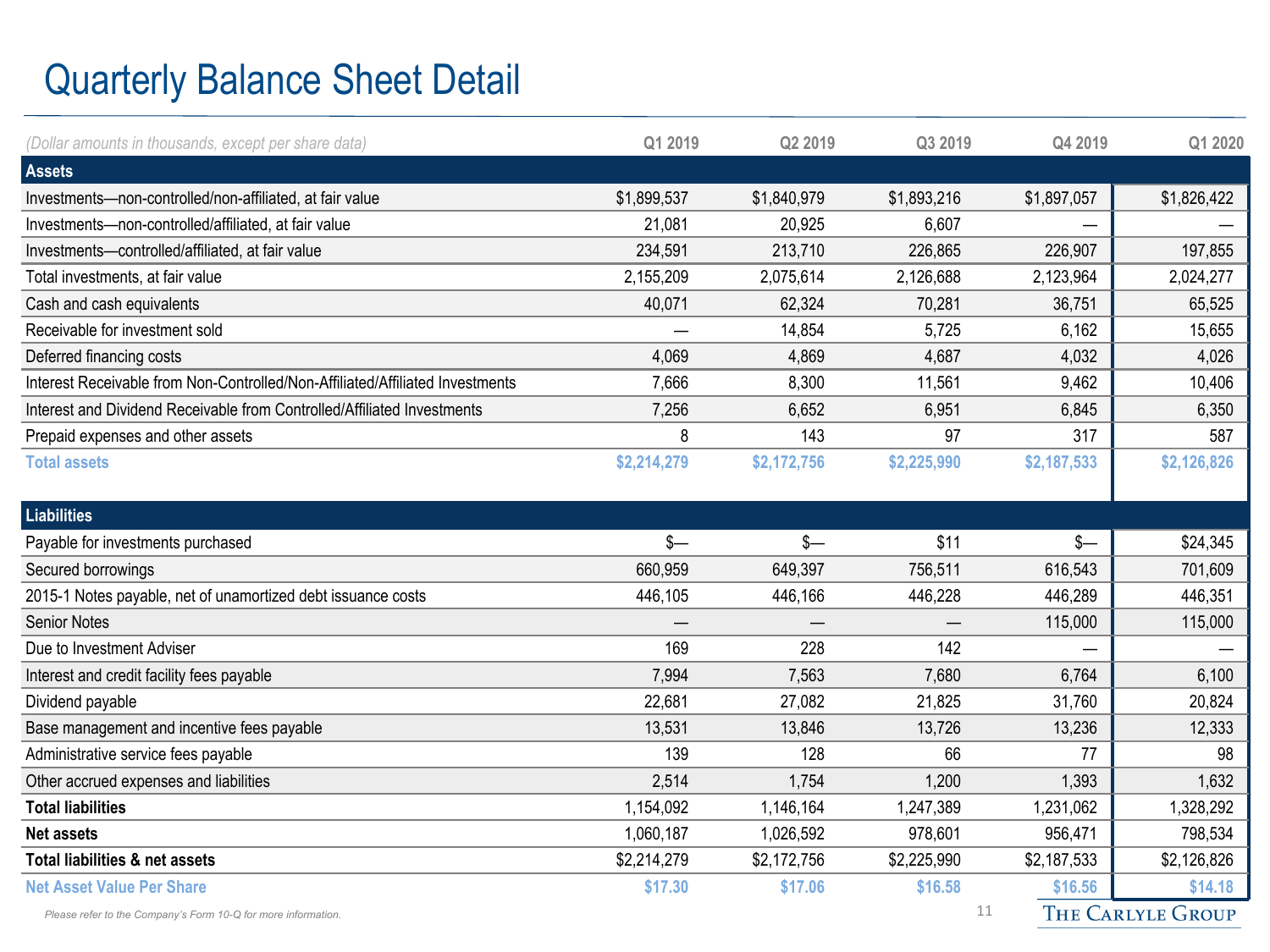### Credit Fund Update (9% of TCG BDC Portfolio)

| <b>Credit Fund Key Statistics</b>               |              |  |  |  |  |  |  |
|-------------------------------------------------|--------------|--|--|--|--|--|--|
| Total Investments and Commitments (\$mm)        | \$1,258      |  |  |  |  |  |  |
| Unfunded Commitments (\$mm)                     | \$59         |  |  |  |  |  |  |
| Investments at Fair Value (\$mm)                | \$1,199      |  |  |  |  |  |  |
| Yield of Debt Investments $(\%)$ <sup>(1)</sup> | 6.01%        |  |  |  |  |  |  |
| Number of Investments                           | 63           |  |  |  |  |  |  |
| First Lien Exposure $(\%)^{(2)}$                | 96%          |  |  |  |  |  |  |
| Floating / Fixed $(\%)$ $^{(3)}$                | 98.2% / 1.8% |  |  |  |  |  |  |
| Dividend Yield to TCG BDC                       | 11%          |  |  |  |  |  |  |
|                                                 |              |  |  |  |  |  |  |



12

| (Dollar amounts in thousands and based on par/principal)    | Q1 2019   | Q <sub>2</sub> 2019 |      | Q3 2019    |      | Q4 2019    | Q1 2020    |
|-------------------------------------------------------------|-----------|---------------------|------|------------|------|------------|------------|
| <b>Credit Fund Originations and Net Investment Activity</b> |           |                     |      |            |      |            |            |
| Investment Fundings                                         | 137,478   | \$121.117           | - \$ | 93.821     | - \$ | 139,134    | 179,383    |
| Unfunded Commitments, Net Change                            | 13,655    | (16, 635)           |      | 1.429      |      | 11,101     | (33, 615)  |
| Sales and Repayments                                        | (58, 312) | (43, 351)           |      | (154, 969) |      | (165, 292) | (141, 762) |
| <b>Net Investment Activity</b>                              | 92,821    | \$61,131            |      | (59, 719)  |      | (15,057)   | 4,006      |

*(1) Weighted average yields at cost of the debt investments include the effect of accretion of discounts and amortization of premiums and are based on interest rates as of period end. Actual*  yields earned over the life of each investment could differ materially from the yields presented above. (2) First lien, excluding loans categorized as first lien last out, as a % of fair value. (3) % of *fair value of first and second lien debt.*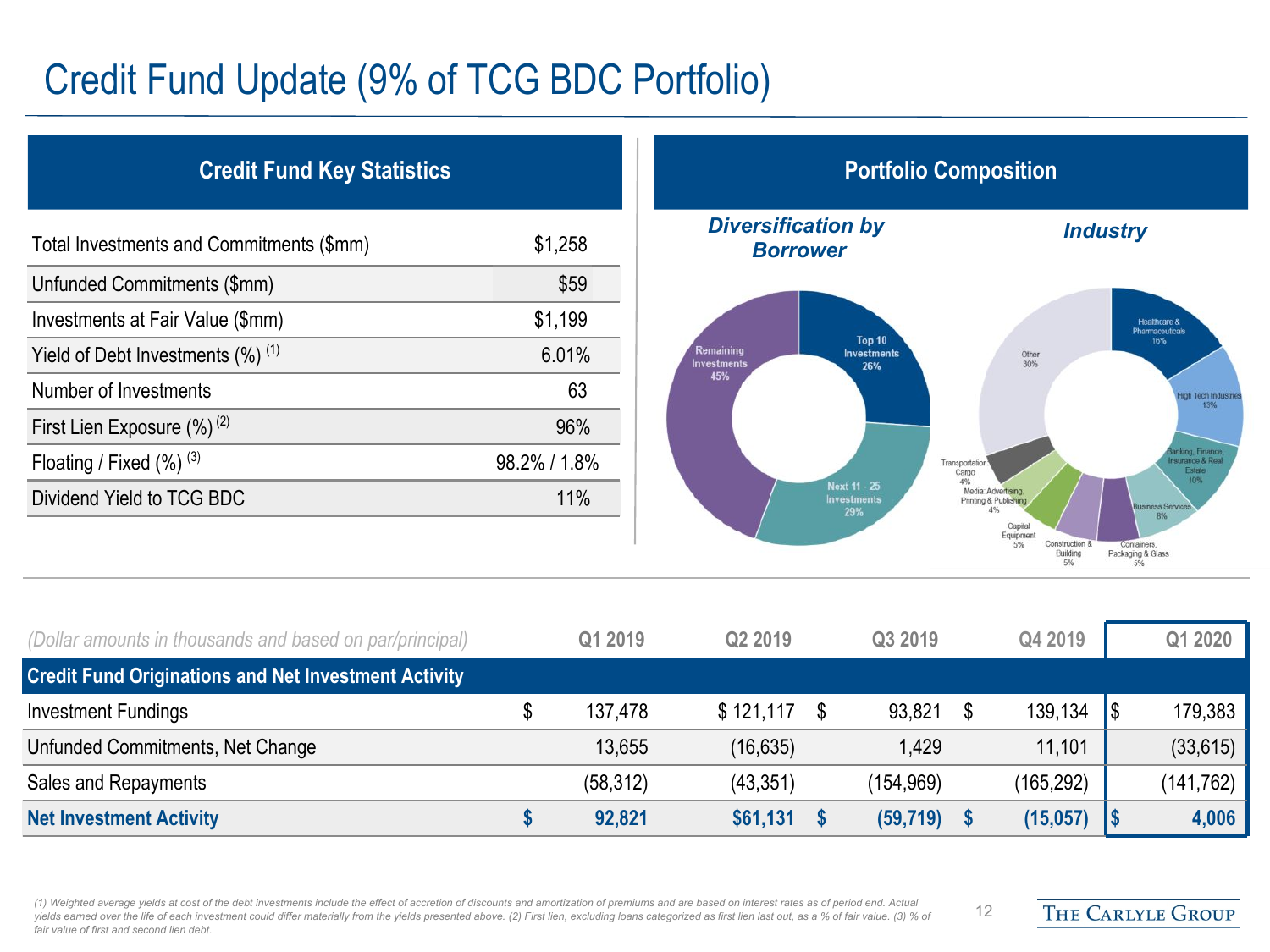### Net Asset Value Per Share Bridge



Note: The net asset value per share and dividends declared per share are based on the shares outstanding at each respective quarter-end. Net investment income per share and net change in realized and unrealized appreciation (depreciation) per share are based on the weighted average number of shares outstanding for the period. The sum of the individual numbers may not<br>add up due to rounding.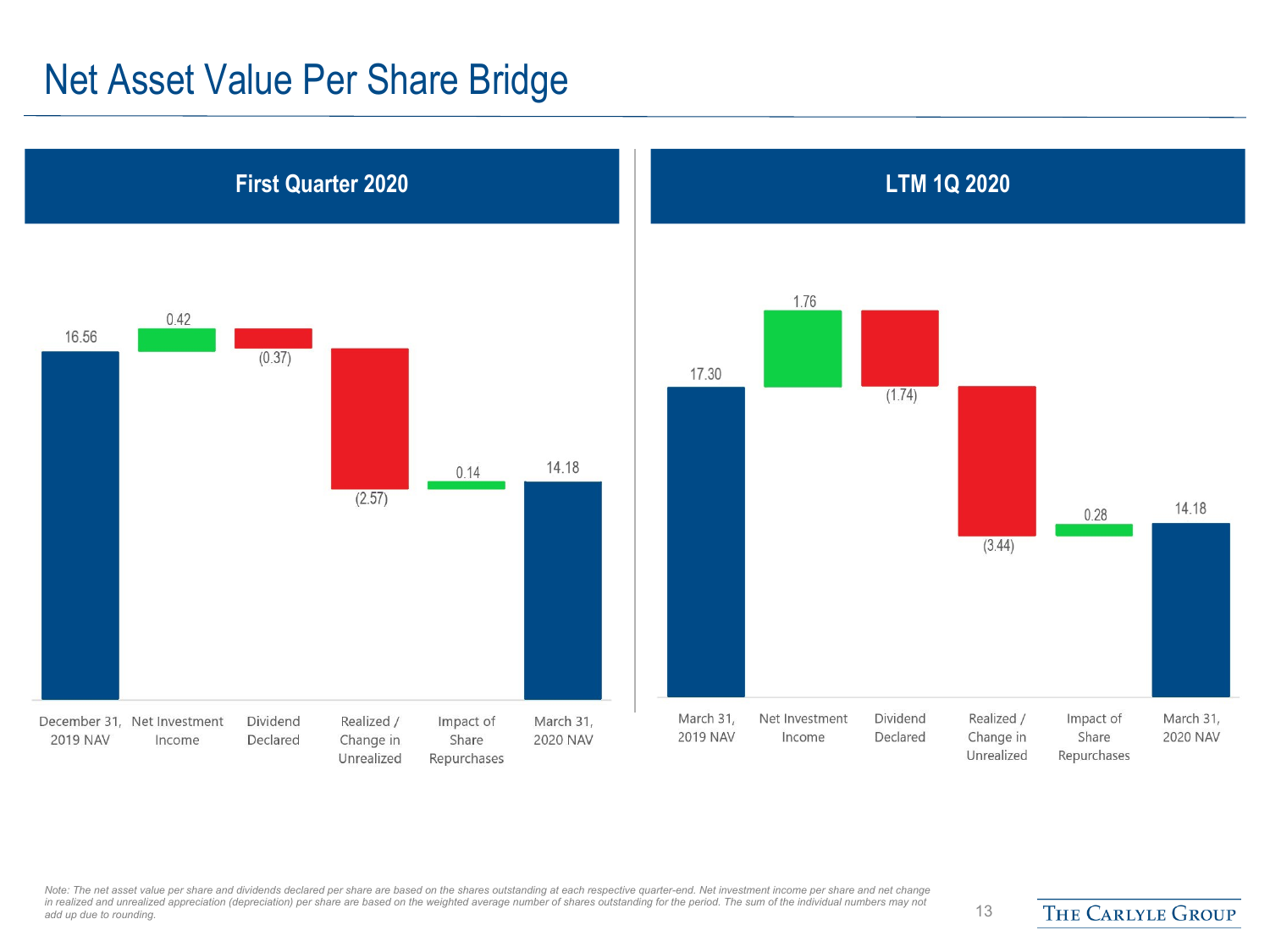• As of March 31, 2020, 5 borrowers were on non-accrual status, representing 2.2% of total investments at fair value and 5.4% at amortized cost

|                | <b>Portfolio Risk Ratings</b>                                                                                                                                                                                                                                                                                                                                        |                                                                                                                                                                                                                                                                                                                                                                                                                                      |                                                                                                                                          |                   |                   |                   |                 |  |
|----------------|----------------------------------------------------------------------------------------------------------------------------------------------------------------------------------------------------------------------------------------------------------------------------------------------------------------------------------------------------------------------|--------------------------------------------------------------------------------------------------------------------------------------------------------------------------------------------------------------------------------------------------------------------------------------------------------------------------------------------------------------------------------------------------------------------------------------|------------------------------------------------------------------------------------------------------------------------------------------|-------------------|-------------------|-------------------|-----------------|--|
|                | (Dollar amounts in millions)                                                                                                                                                                                                                                                                                                                                         | <b>September 30, 2019</b>                                                                                                                                                                                                                                                                                                                                                                                                            |                                                                                                                                          |                   | December 31, 2019 |                   | March 31, 2020  |  |
|                | <b>Internal Risk Rating</b>                                                                                                                                                                                                                                                                                                                                          | <b>Fair Value</b>                                                                                                                                                                                                                                                                                                                                                                                                                    | % of Fair Value                                                                                                                          | <b>Fair Value</b> | % of Fair Value   | <b>Fair Value</b> | % of Fair Value |  |
|                |                                                                                                                                                                                                                                                                                                                                                                      | \$92.5                                                                                                                                                                                                                                                                                                                                                                                                                               | 4.89%                                                                                                                                    | \$39.2            | 2.07%             | \$38.6            | 2.13%           |  |
|                | $\overline{2}$                                                                                                                                                                                                                                                                                                                                                       | 1,402.9                                                                                                                                                                                                                                                                                                                                                                                                                              | 74.11%                                                                                                                                   | 1,501.4           | 79.12%            | 1,392.5           | 76.94%          |  |
|                | 3                                                                                                                                                                                                                                                                                                                                                                    | 184.4                                                                                                                                                                                                                                                                                                                                                                                                                                | 9.74%                                                                                                                                    | 132.9             | 7.00%             | 205.8             | 11.37%          |  |
|                | $\overline{4}$                                                                                                                                                                                                                                                                                                                                                       | 187.6                                                                                                                                                                                                                                                                                                                                                                                                                                | 9.91%                                                                                                                                    | 159.0             | 8.38%             | 96.6              | 5.34%           |  |
|                | 5                                                                                                                                                                                                                                                                                                                                                                    | 24.5                                                                                                                                                                                                                                                                                                                                                                                                                                 | 1.29%                                                                                                                                    | 65.2              | 3.43%             | 32.6              | 1.80%           |  |
|                | $6\phantom{1}$                                                                                                                                                                                                                                                                                                                                                       | 1.0                                                                                                                                                                                                                                                                                                                                                                                                                                  | 0.05%                                                                                                                                    | 0.0               | $-\%$             | 43.8              | 2.42%           |  |
| <b>Total</b>   |                                                                                                                                                                                                                                                                                                                                                                      | \$1,892.9                                                                                                                                                                                                                                                                                                                                                                                                                            | 100.00%                                                                                                                                  | \$1,897.7         | 100.00%           | \$1,809.8         | 100.00%         |  |
| <b>Rating</b>  | <b>Definition</b>                                                                                                                                                                                                                                                                                                                                                    |                                                                                                                                                                                                                                                                                                                                                                                                                                      |                                                                                                                                          |                   |                   |                   |                 |  |
|                |                                                                                                                                                                                                                                                                                                                                                                      |                                                                                                                                                                                                                                                                                                                                                                                                                                      | <b>Performing – Low Risk: Borrower is operating more than 10% ahead of the Base Case</b>                                                 |                   |                   |                   |                 |  |
| $\overline{2}$ | new borrowers                                                                                                                                                                                                                                                                                                                                                        |                                                                                                                                                                                                                                                                                                                                                                                                                                      | Performing – Stable Risk: Borrower is operating within 10% of the Base Case (above or below). This is the initial rating assigned to all |                   |                   |                   |                 |  |
| $\mathfrak{Z}$ |                                                                                                                                                                                                                                                                                                                                                                      | occurred, but there is a low risk of payment default                                                                                                                                                                                                                                                                                                                                                                                 | Performing - Management Notice: Borrower is operating more than 10% below the Base Case. A financial covenant default may have           |                   |                   |                   |                 |  |
| 4              | Watch List: Borrower is operating more than 20% below the Base Case and there is a high risk of covenant default, or it may have already<br>occurred. Payments are current although subject to greater uncertainty, and there is moderate to high risk of payment default                                                                                            |                                                                                                                                                                                                                                                                                                                                                                                                                                      |                                                                                                                                          |                   |                   |                   |                 |  |
| 5              | Watch List - Possible Loss: Borrower is operating more than 30% below the Base Case. At the current level of operations and financial<br>condition, the borrower does not have the ability to service and ultimately repay or refinance all outstanding debt on current terms. Payment<br>default is very likely or may have occurred. Loss of principal is possible |                                                                                                                                                                                                                                                                                                                                                                                                                                      |                                                                                                                                          |                   |                   |                   |                 |  |
| 6              | sufficiently negative that impairment of some or all principal is probable                                                                                                                                                                                                                                                                                           | Watch List – Probable Loss: Borrower is operating more than 40% below the Base Case, and at the current level of operations and<br>financial condition, the borrower does not have the ability to service and ultimately repay or refinance all outstanding debt on current terms.<br>Payment default is very likely or may have already occurred. Additionally, the prospects for improvement in the borrower's situation are<br>14 | <b>THE CARLYLE GROUP</b>                                                                                                                 |                   |                   |                   |                 |  |